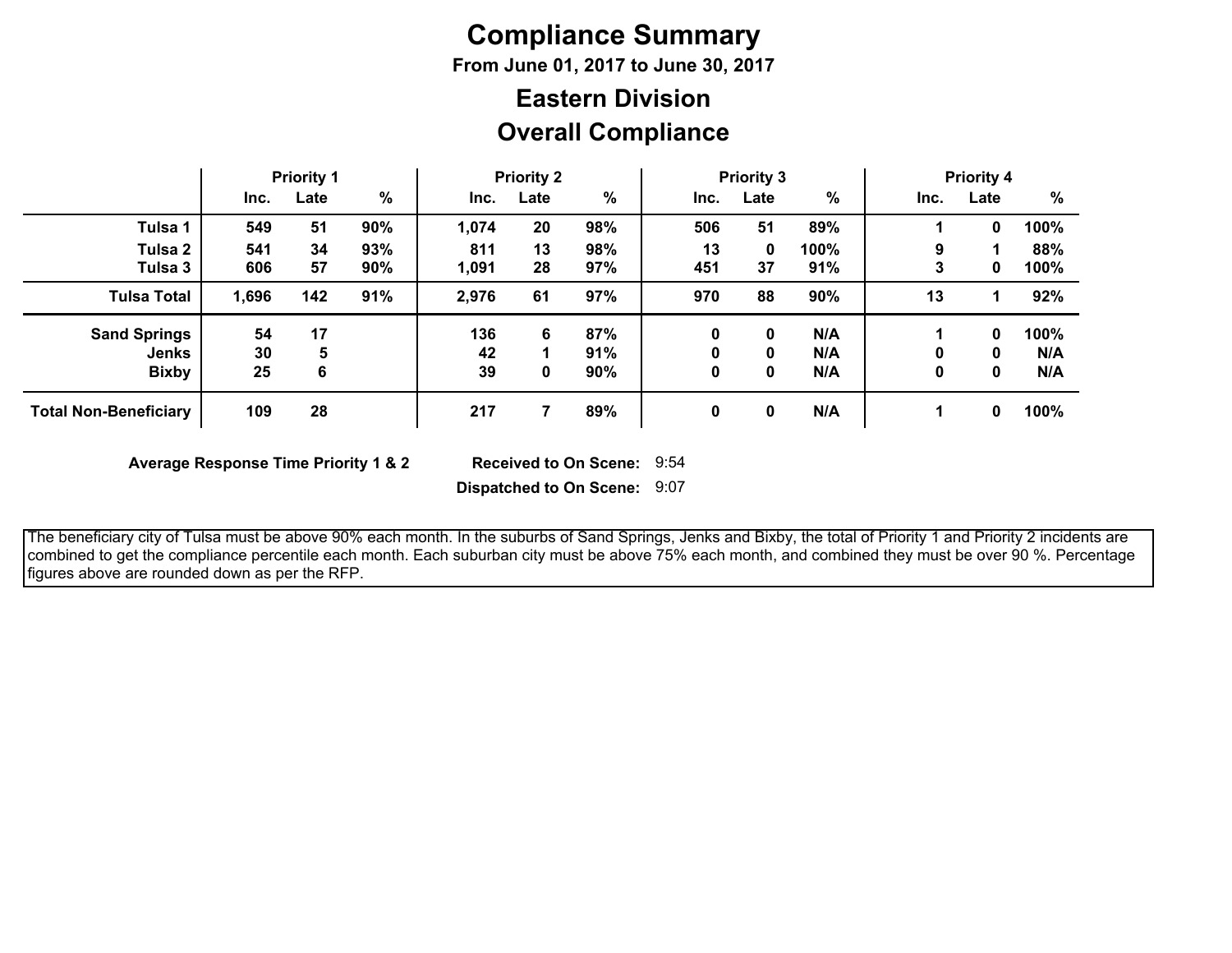# **Compliance Summary**

**From June 01, 2017 to June 30, 2017**

### **Overall Compliance Western Division**

|                               | <b>Priority 1</b> |             | <b>Priority 2</b> |       |      | <b>Priority 3</b> |      |          |               | <b>Priority 4</b> |              |      |
|-------------------------------|-------------------|-------------|-------------------|-------|------|-------------------|------|----------|---------------|-------------------|--------------|------|
|                               |                   | Inc. Late   | %                 | Inc.  | Late | %                 | Inc. | Late     | $\frac{9}{6}$ | Inc.              | Late         | $\%$ |
| <b>Oklahoma City 1</b>        | 924               | 68          | 92%               | 1,624 | 14   | 99%               | 410  | 25       | 93%           | 19                | $\mathbf{2}$ | 89%  |
| <b>Oklahoma City 2</b>        | 910               | 112         | 87%               | 1,401 | 32   | 97%               | 237  | 11       | 95%           | 6                 | 0            | 100% |
| <b>Edmond</b>                 | 171               | 12          | 92%               | 225   | 11   | 95%               | 69   | 5        | 92%           | $\mathbf{2}$      | 0            | 100% |
| <b>Total OKC &amp; Edmond</b> | 2,005             | 192         | 90%               | 3,250 | 57   | 98%               | 716  | 41       | 94%           | 27                | $\mathbf{2}$ | 92%  |
| <b>Warr Acres</b>             | 31                |             |                   | 36    | 0    | 98%               | 0    | $\bf{0}$ | N/A           | $\mathbf{0}$      | 0            | N/A  |
| <b>Bethany</b>                | 59                | 8           |                   | 103   | 6    | 91%               | 0    | $\bf{0}$ | N/A           | $\mathbf{0}$      | 0            | N/A  |
| <b>Mustang</b>                | 44                | 22          |                   | 42    | 4    | 69%               | 15   | 4        | 73%           | 0                 | 0            | N/A  |
| <b>The Village</b>            | 26                |             |                   | 55    | 0    | 98%               | 0    | 0        | N/A           | $\bf{0}$          | 0            | N/A  |
| <b>Nichols Hills</b>          | $\mathbf{2}$      | $\mathbf 0$ |                   | 7     | 0    | 100%              | 0    | 0        | N/A           | $\mathbf{0}$      | 0            | N/A  |
| <b>Total Non-Beneficiary</b>  | 162               | 32          |                   | 243   | 10   | 89%               | 15   | 4        | 73%           | $\mathbf 0$       | $\mathbf{0}$ | N/A  |
| <b>Piedmont</b>               | 6                 |             |                   | 6     |      |                   | 0    |          |               | $\mathbf 0$       |              |      |

**Average Response Time Priority 1 & 2** 

**Dispatched to On Scene:** 9:16 Received to On Scene: 9:41

 The beneficiary cities of Oklahoma City and Edmond must be above 90% each month. In the suburbs of Warr Acres, Bethany, Mustang, The Village, and Nichols Hills, the total of Priority 1 and Priority 2 incidents are combined to get the compliance percentile each month. Each suburban city must be above 75% each month, and combined they must be over 90 %. Percentage figures above are rounded down as per the RFP.